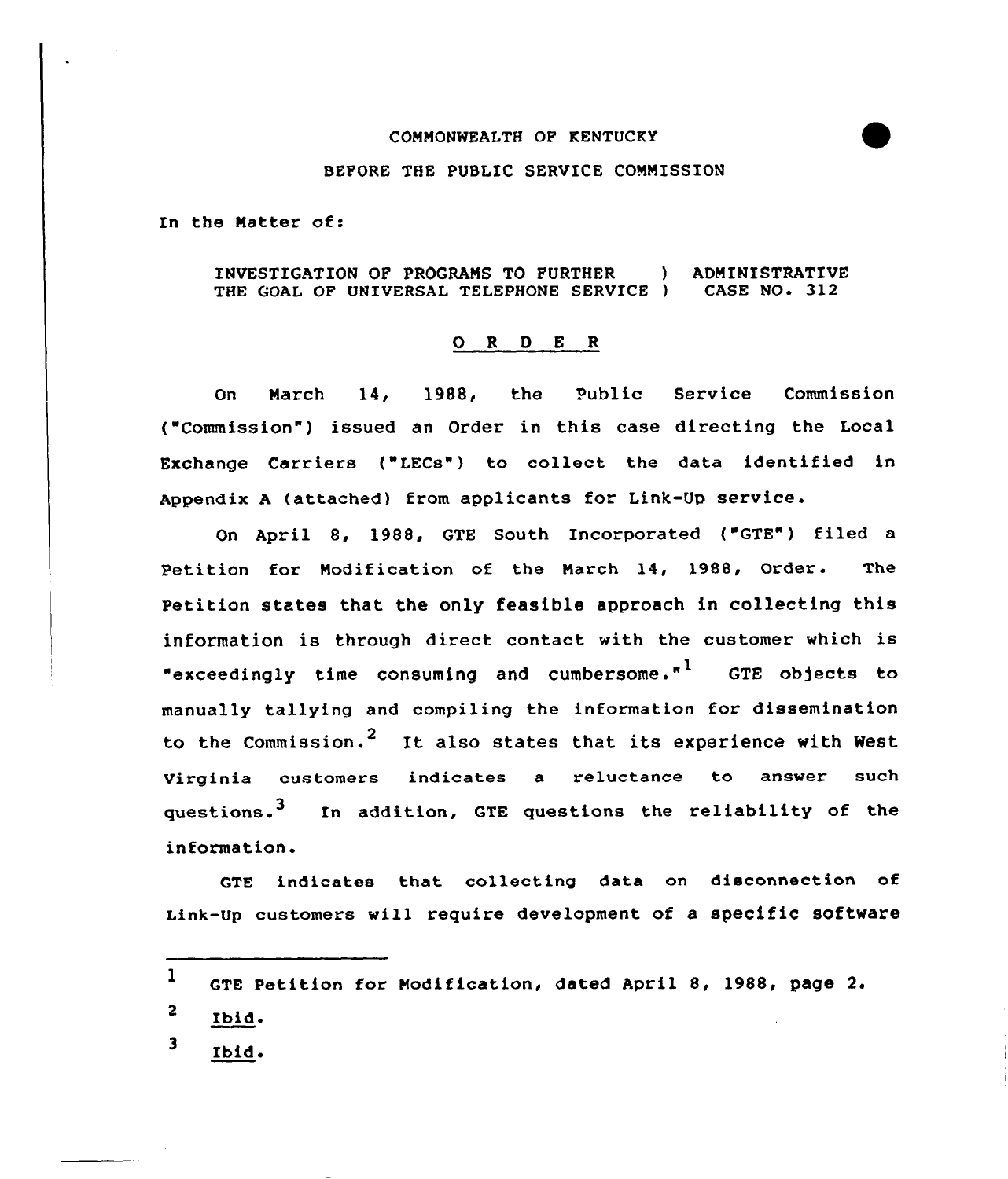program and that the cost to develop and implement this computer program outweighs any benefit to be obtained.<sup>4</sup> GTE suggests that this information could more easily be obtained from the Cabinet for Human Resources ("CHR").

After careful consideration of QTE's objections to collecting data from Link-Up participants, the Commission is of the opinion that the Petition for Modification should be denied. As stated in the March 14, 1988, Order, the Commission has decided to defer a decision on Lifeline service for one year.<sup>5</sup> That Order further states that deferring a decision for one year will provide the Commission and the LECs the opportunity to gather information on the impact of the Link-Up Kentucky program on universal service and to better assess the need for Lifeline service.<sup>6</sup>

In the Commission's opinion, GTE has to have an initial contact with the customer when service is requested and can collect the brief amount of data requested at that time. The only information not collectible during the initial contact is data on subsequent disconnection. However, the Commission is of the opinion that such data may be the most helpful in determining a continued need for Lifeline service and Link-Up. The Commission is also of the opinion that the utilities which it requlates constitute the most reliable and accessible source for data on Link-Up participants. The Commission is concerned that CHR may

 $-2-$ 

 $\blacktriangleleft$ Ibid., page 3.

<sup>5</sup> Administrative Case No. 312, Order dated March 14, 1988, page  $2 \cdot$ 

<sup>6</sup> Ibid.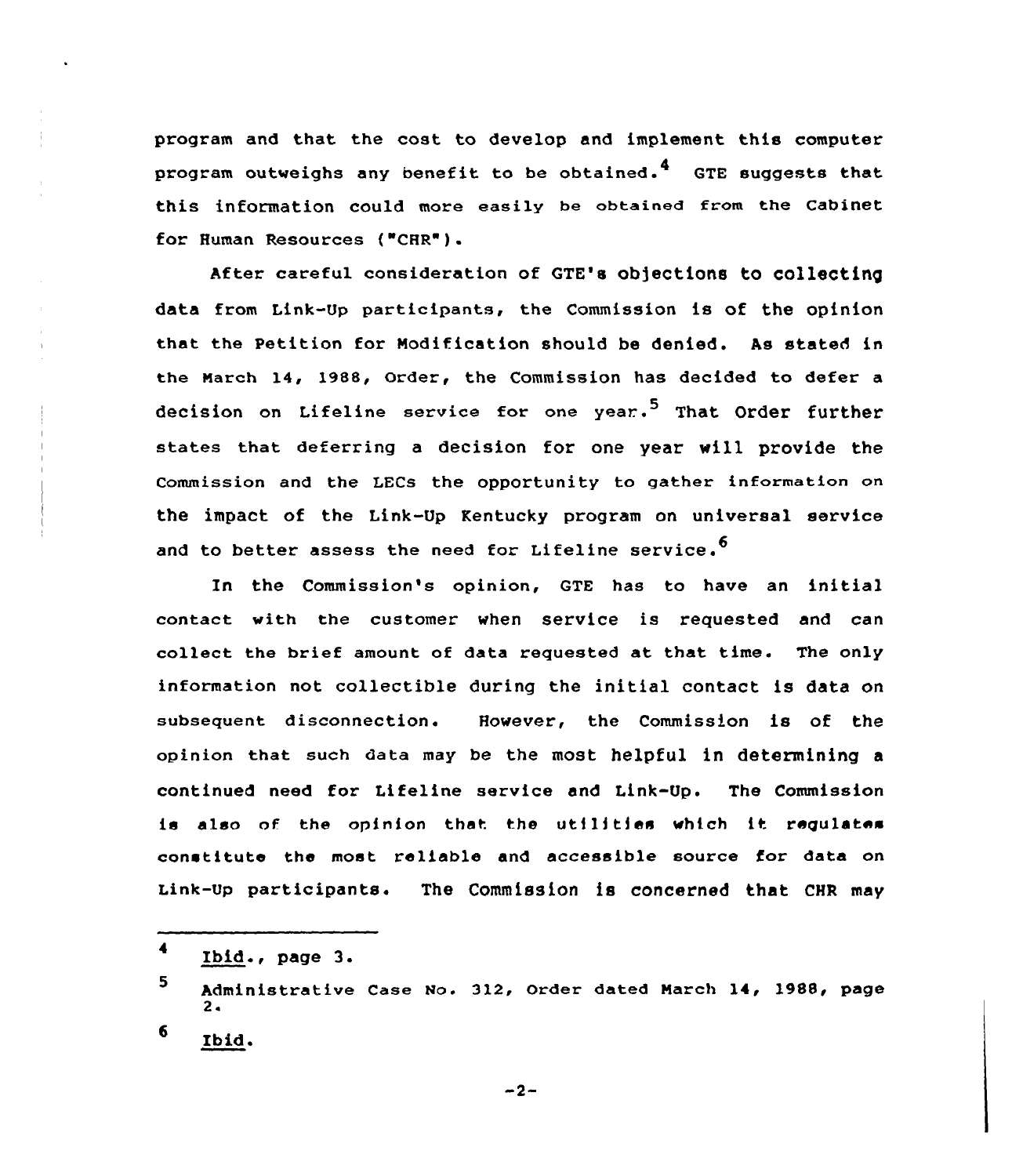have confidentiality constraints that limit its ability to collect this data

## Summary

The Commission, after consideration of the Petition for Nodification and being advised, is of the opinion and finds that GTE's Petition for Modification of the March 14, 1988, Order should be denied.

Accordingly, the above finding is HEREBY ORDERED.

Done at Frankfort, Kentucky, this 5th day of May, 1988.

PUBLIC SERVICE COMMISSION

<u>hand D.</u>

Vice Chairma

Williams J

ATTEST:

Executive Director